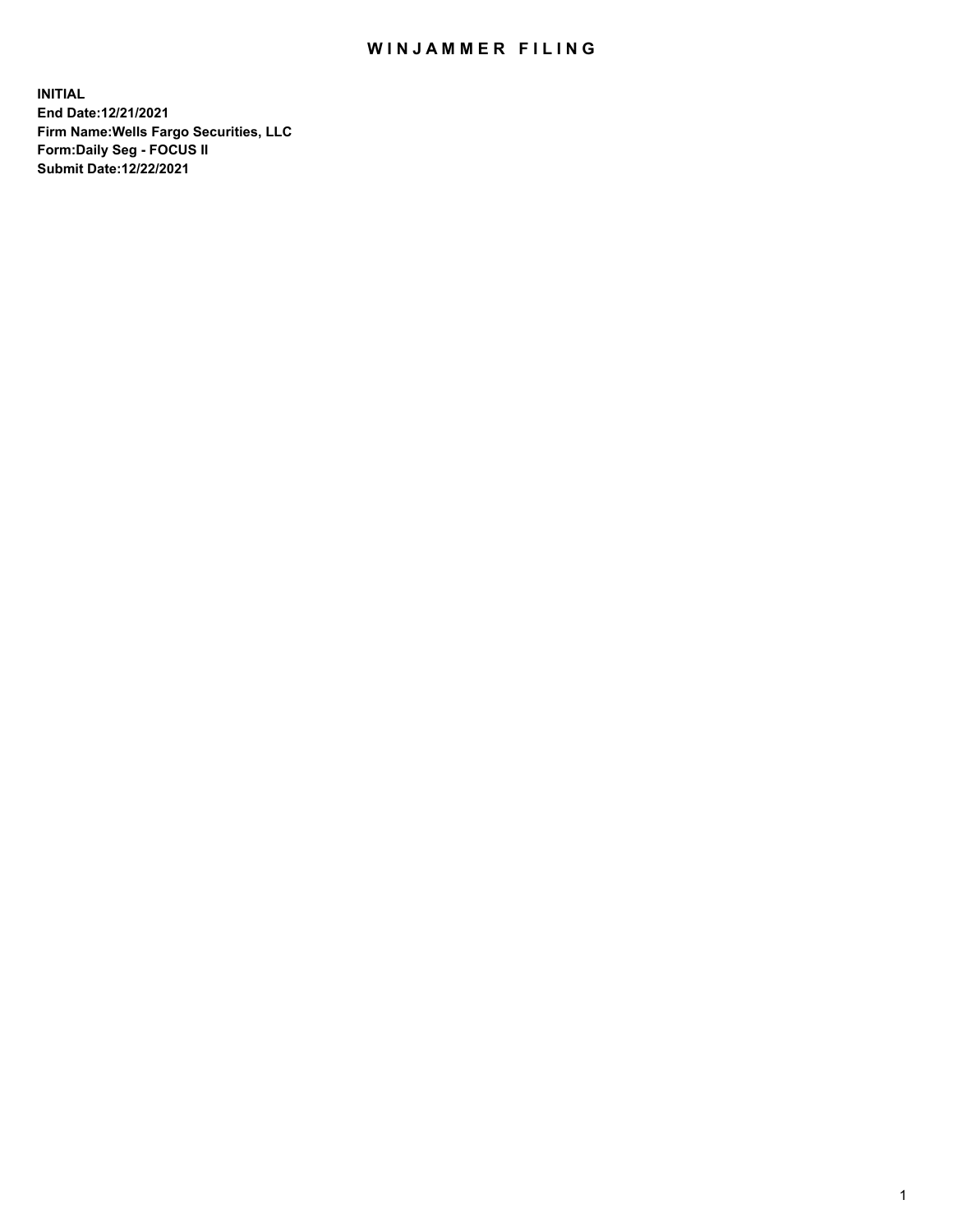**INITIAL End Date:12/21/2021 Firm Name:Wells Fargo Securities, LLC Form:Daily Seg - FOCUS II Submit Date:12/22/2021 Daily Segregation - Cover Page**

| Name of Company                                                                                                                                                                                                                                                                                                                | <b>Wells Fargo Securities LLC</b>                          |
|--------------------------------------------------------------------------------------------------------------------------------------------------------------------------------------------------------------------------------------------------------------------------------------------------------------------------------|------------------------------------------------------------|
| <b>Contact Name</b>                                                                                                                                                                                                                                                                                                            | <b>James Gnall</b>                                         |
| <b>Contact Phone Number</b>                                                                                                                                                                                                                                                                                                    | 917-699-6822                                               |
| <b>Contact Email Address</b>                                                                                                                                                                                                                                                                                                   | james.w.gnall@wellsfargo.com                               |
| FCM's Customer Segregated Funds Residual Interest Target (choose one):<br>a. Minimum dollar amount: ; or<br>b. Minimum percentage of customer segregated funds required:% ; or<br>c. Dollar amount range between: and; or<br>d. Percentage range of customer segregated funds required between:% and%.                         | 115,000,000<br><u>0</u><br>0 <sub>0</sub><br>00            |
| FCM's Customer Secured Amount Funds Residual Interest Target (choose one):<br>a. Minimum dollar amount: ; or<br>b. Minimum percentage of customer secured funds required:%; or<br>c. Dollar amount range between: and; or<br>d. Percentage range of customer secured funds required between:% and%.                            | 30,000,000<br><u>0</u><br>0 <sub>0</sub><br>0 <sub>0</sub> |
| FCM's Cleared Swaps Customer Collateral Residual Interest Target (choose one):<br>a. Minimum dollar amount: ; or<br>b. Minimum percentage of cleared swaps customer collateral required:% ; or<br>c. Dollar amount range between: and; or<br>d. Percentage range of cleared swaps customer collateral required between:% and%. | 340,000,000<br><u>0</u><br>00<br>00                        |

Attach supporting documents CH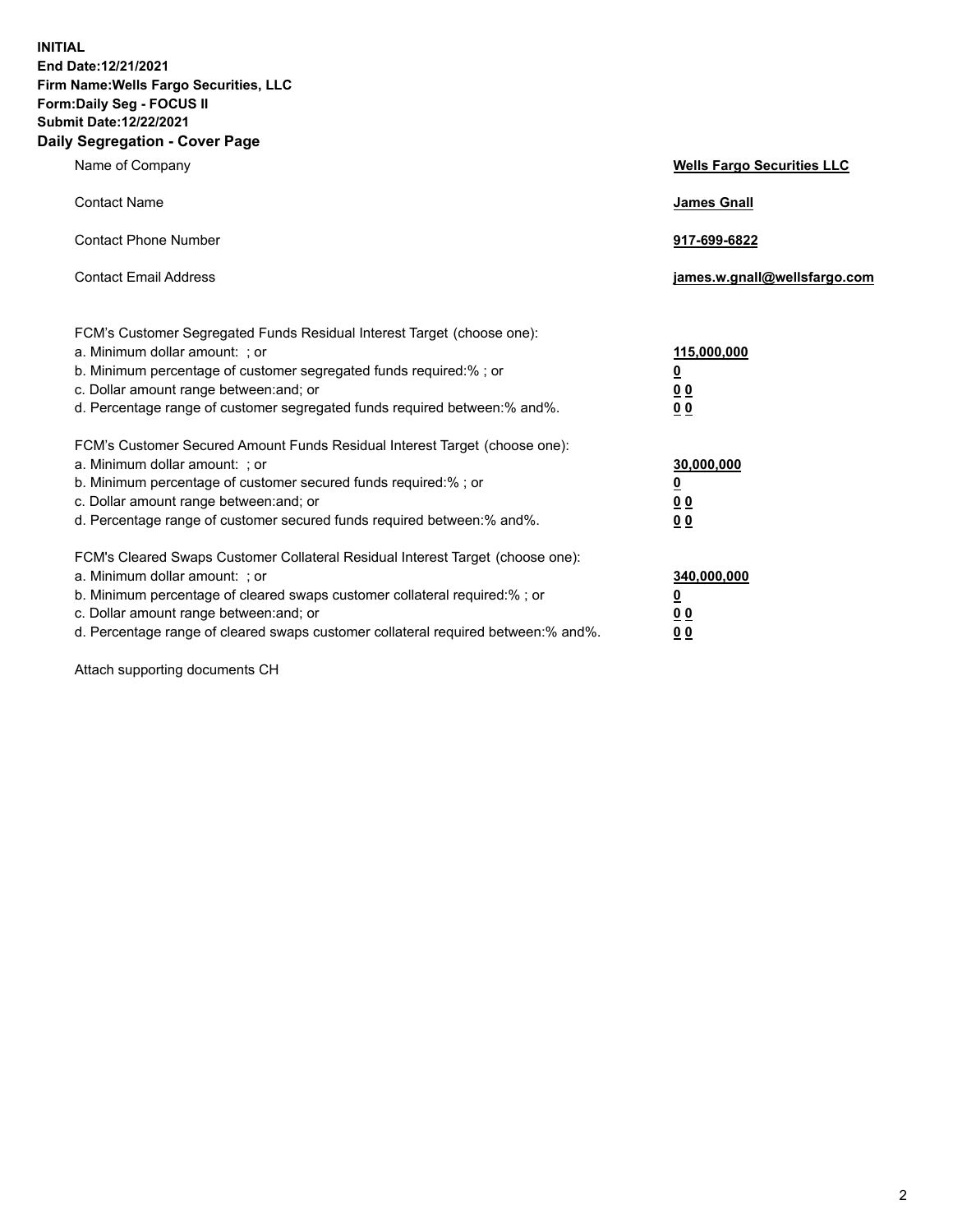**INITIAL End Date:12/21/2021 Firm Name:Wells Fargo Securities, LLC Form:Daily Seg - FOCUS II Submit Date:12/22/2021 Daily Segregation - Secured Amounts**

Foreign Futures and Foreign Options Secured Amounts Amount required to be set aside pursuant to law, rule or regulation of a foreign government or a rule of a self-regulatory organization authorized thereunder **0** [7305] 1. Net ledger balance - Foreign Futures and Foreign Option Trading - All Customers A. Cash **147,897,917** [7315] B. Securities (at market) **195,377,095** [7317] 2. Net unrealized profit (loss) in open futures contracts traded on a foreign board of trade **30,554,519** [7325] 3. Exchange traded options a. Market value of open option contracts purchased on a foreign board of trade **3,118** [7335] b. Market value of open contracts granted (sold) on a foreign board of trade **0** [7337] 4. Net equity (deficit) (add lines 1. 2. and 3.) **373,832,649** [7345] 5. Account liquidating to a deficit and account with a debit balances - gross amount **32,145,482** [7351] Less: amount offset by customer owned securities **-24,655,858** [7352] **7,489,624** [7354] 6. Amount required to be set aside as the secured amount - Net Liquidating Equity Method (add lines 4 and 5) **381,322,273** [7355] 7. Greater of amount required to be set aside pursuant to foreign jurisdiction (above) or line 6. **381,322,273** [7360] FUNDS DEPOSITED IN SEPARATE REGULATION 30.7 ACCOUNTS 1. Cash in banks A. Banks located in the United States **49,516,352** [7500] B. Other banks qualified under Regulation 30.7 **9,740,949** [7520] **59,257,301** [7530] 2. Securities A. In safekeeping with banks located in the United States **135,495,555** [7540] B. In safekeeping with other banks qualified under Regulation 30.7 **0** [7560] **135,495,555** [7570] 3. Equities with registered futures commission merchants A. Cash **53,648,749** [7580] B. Securities **79,889,345** [7590] C. Unrealized gain (loss) on open futures contracts **-16,535,305** [7600] D. Value of long option contracts **3,118** [7610] E. Value of short option contracts **0** [7615] **117,005,907** [7620] 4. Amounts held by clearing organizations of foreign boards of trade A. Cash **0** [7640] B. Securities **0** [7650] C. Amount due to (from) clearing organization - daily variation **0** [7660] D. Value of long option contracts **0** [7670] E. Value of short option contracts **0** [7675] **0** [7680] 5. Amounts held by members of foreign boards of trade A. Cash **-24,029,706** [7700] B. Securities **170,063,864** [7710] C. Unrealized gain (loss) on open futures contracts **34,853,733** [7720] D. Value of long option contracts **0** [7730] E. Value of short option contracts **0** [7735] **180,887,891** [7740] 6. Amounts with other depositories designated by a foreign board of trade **0** [7760] 7. Segregated funds on hand **0** [7765]

- 8. Total funds in separate section 30.7 accounts **492,646,654** [7770]
- 9. Excess (deficiency) Set Aside for Secured Amount (subtract line 7 Secured Statement Page 1 from Line 8)
- 10. Management Target Amount for Excess funds in separate section 30.7 accounts **30,000,000** [7780]
- 11. Excess (deficiency) funds in separate 30.7 accounts over (under) Management Target **81,324,381** [7785]

**111,324,381** [7380]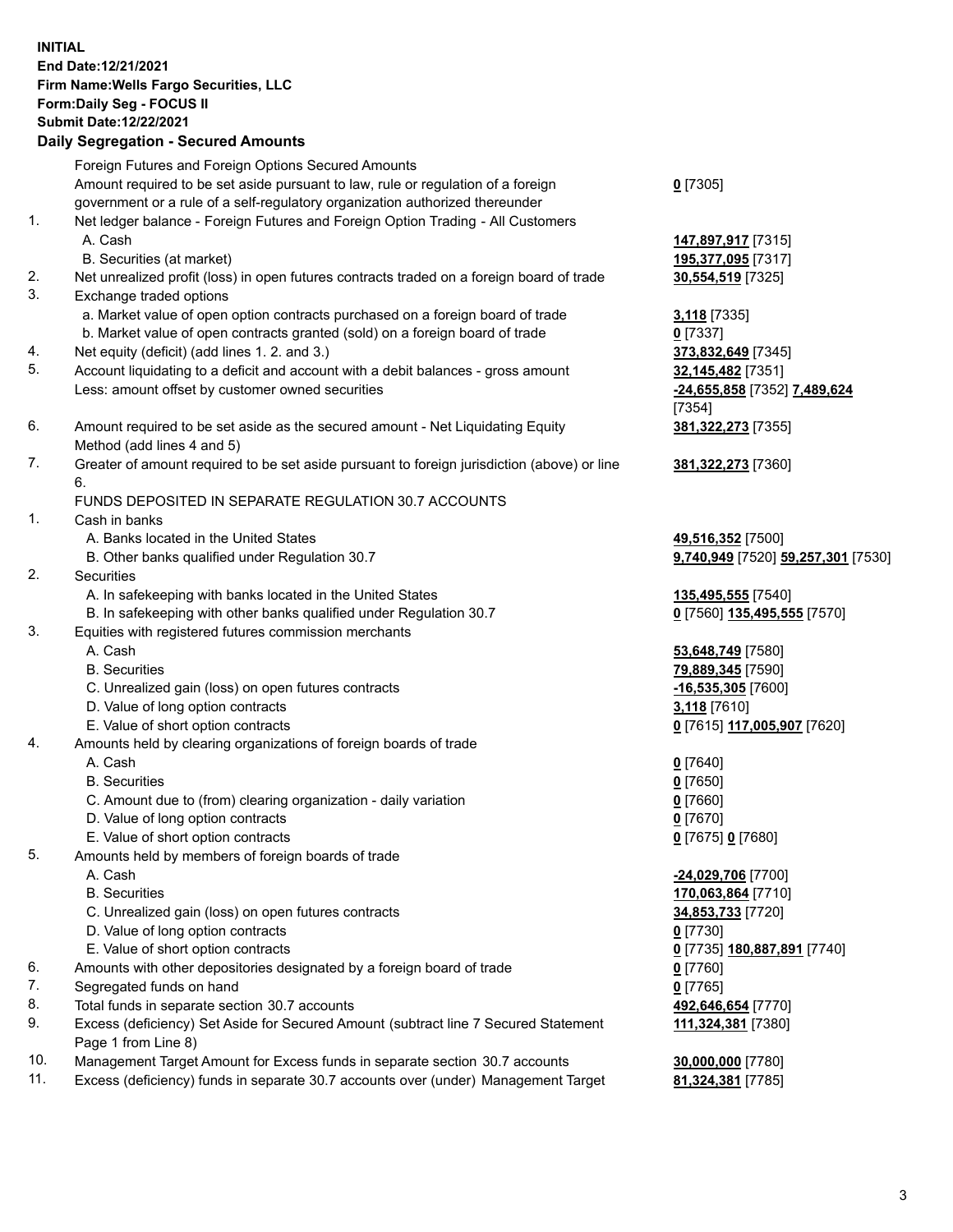**INITIAL End Date:12/21/2021 Firm Name:Wells Fargo Securities, LLC Form:Daily Seg - FOCUS II Submit Date:12/22/2021 Daily Segregation - Segregation Statement** SEGREGATION REQUIREMENTS(Section 4d(2) of the CEAct) 1. Net ledger balance A. Cash **2,144,297,773** [7010] B. Securities (at market) **2,150,571,488** [7020] 2. Net unrealized profit (loss) in open futures contracts traded on a contract market **732,420,207** [7030] 3. Exchange traded options A. Add market value of open option contracts purchased on a contract market **1,220,057,931** [7032] B. Deduct market value of open option contracts granted (sold) on a contract market **-1,203,456,706** [7033] 4. Net equity (deficit) (add lines 1, 2 and 3) **5,043,890,693** [7040] 5. Accounts liquidating to a deficit and accounts with debit balances - gross amount **314,890,097** [7045] Less: amount offset by customer securities **-314,711,556** [7047] **178,541** [7050] 6. Amount required to be segregated (add lines 4 and 5) **5,044,069,234** [7060] FUNDS IN SEGREGATED ACCOUNTS 7. Deposited in segregated funds bank accounts A. Cash **126,258,165** [7070] B. Securities representing investments of customers' funds (at market) **575,178,065** [7080] C. Securities held for particular customers or option customers in lieu of cash (at market) **307,204,757** [7090] 8. Margins on deposit with derivatives clearing organizations of contract markets A. Cash **2,440,927,476** [7100] B. Securities representing investments of customers' funds (at market) **284,572,617** [7110] C. Securities held for particular customers or option customers in lieu of cash (at market) **1,843,366,731** [7120] 9. Net settlement from (to) derivatives clearing organizations of contract markets **-94,434,542** [7130] 10. Exchange traded options A. Value of open long option contracts **1,220,057,931** [7132] B. Value of open short option contracts **-1,203,456,706** [7133] 11. Net equities with other FCMs A. Net liquidating equity **0** [7140] B. Securities representing investments of customers' funds (at market) **0** [7160] C. Securities held for particular customers or option customers in lieu of cash (at market) **0** [7170] 12. Segregated funds on hand **0** [7150]

- 
- 13. Total amount in segregation (add lines 7 through 12) **5,499,674,494** [7180]
- 14. Excess (deficiency) funds in segregation (subtract line 6 from line 13) **455,605,260** [7190]
- 15. Management Target Amount for Excess funds in segregation **115,000,000** [7194]
- 16. Excess (deficiency) funds in segregation over (under) Management Target Amount Excess

**340,605,260** [7198]